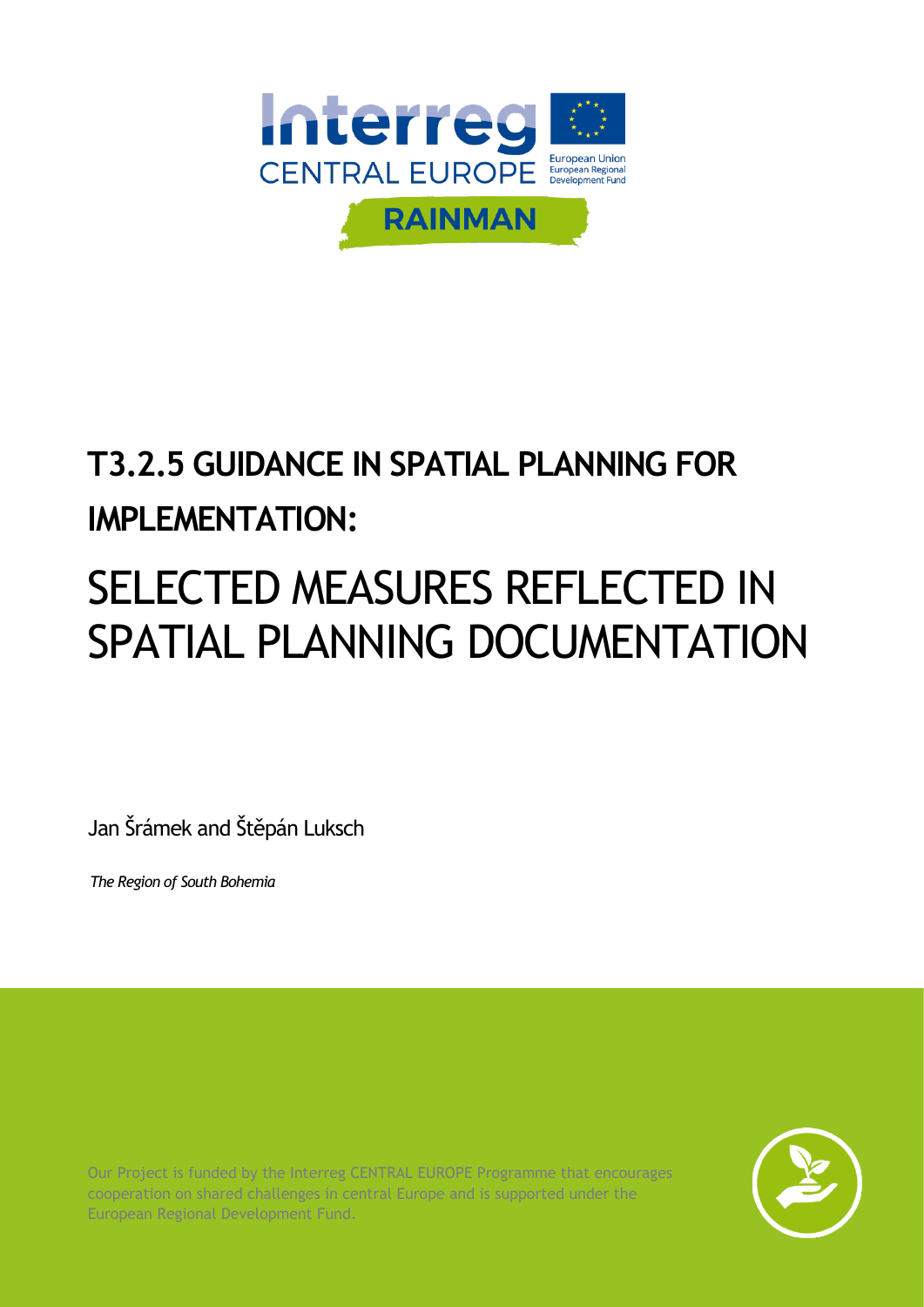

## T3.2.5 Guidance in spatial planning for implementation: Selected measures reflected in spatial planning documentation

Datum 11/06/2020 Authors Jan Šrámek and Štěpán Luksch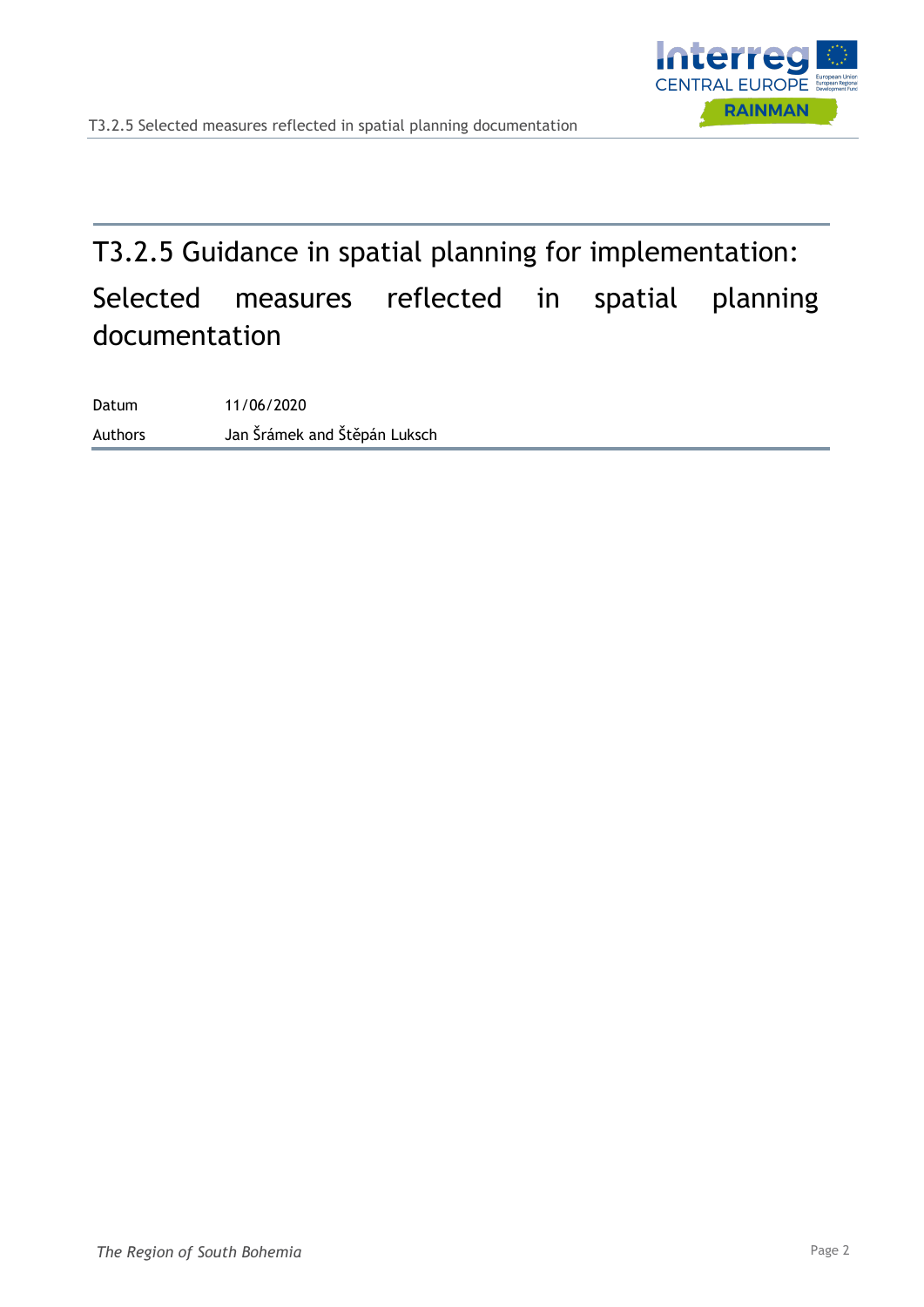

#### **Content**

| 1.1. Project content                                                |    |
|---------------------------------------------------------------------|----|
| 1.2. Goals                                                          |    |
| 1.3. Selected measures                                              |    |
| 1.4. Possible way of projection into spatial planning documentation | 6  |
| 1.5. Summary                                                        | 12 |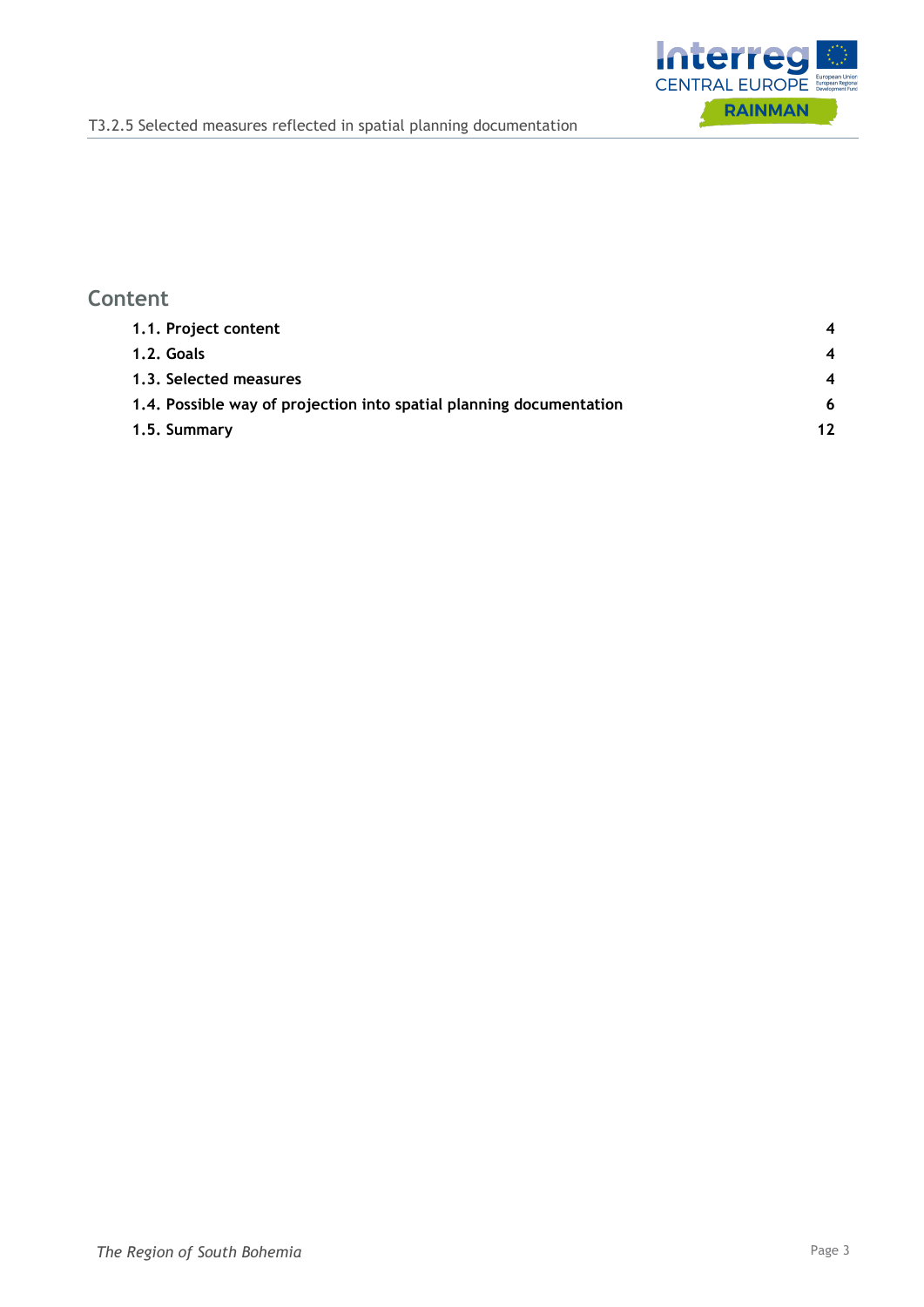#### <span id="page-3-0"></span>**1.1. Project content**

The international project RAINMAN CE 968 deals with the development of tools and methods for identifying risk areas and the design of measures to mitigate the damage associated with torrential rains and pluvial floods. Prepared material T3.2.4 Catalog of Measures and Guideline or the method of selecting measures for spatial planning documentation evaluated the proposed measures to protect the territory from the effects of torrential rainfall according to whether it is possible to include them in spatial planning documentation, specifically in the spatial or regulatory plan. This document deals with how specifically the selected measures will be reflected in the spatial or regulatory plan. For each measure, it therefore determines in which area or corridor with different uses it can be included. Further specify the measure in order to be reflected as concretely as possible in the resulting spatial planning documentation, but in an effort to respect the detail within which this measure is to be specified in the documentation according to the requirements of the Czech Building Act.

#### <span id="page-3-1"></span>**1.2. Goals**

The aim of this material is to include selected measures in the relevant detail of the spatial planning documentation, in such a detail that belongs to the spatial and regulatory plan according to the Building Act. Specify how a specific measure would be reflected in these documentation, in graphic and textual form.

#### <span id="page-3-2"></span>**1.3. Selected measures**

During the work on the project, the catalog of measures, which is the basis for the outputs T3.2.4 "Catalog of Measures and Guideline - Method of selecting measures for spatial planning documentation" and T 3.2.5 "Guidance in spatial planning for implementation: Selected measures reflected in spatial planning documentation" changed many times. The comments of the project partners were applied to this catalog, which were subsequently discussed and incorporated. Material T3.2.4 "Catalog of Measures and Guideline - Method of selecting measures for spatial planning documentation" lists 100 measures that have been assessed in relation to their implementation in spatial planning documentation. 31 measures were selected that can be projected, but some of them were excluded due to their nature, because they can be implemented in the spatial planning documentation by the conceptual concept of the proposal, not by the specific definition of the measure. The following subchapters provide more information.

#### **Measures suitable for implementation in spatial planning documentation**

These measures are the result of the material T3.2.4 "Catalog of Measures and Guideline - Method of selecting measures for spatial planning documentation" and there are 31 measures. Below is a list of measures that are too general for a specific inclusion in the spatial or regulatory plan, or for which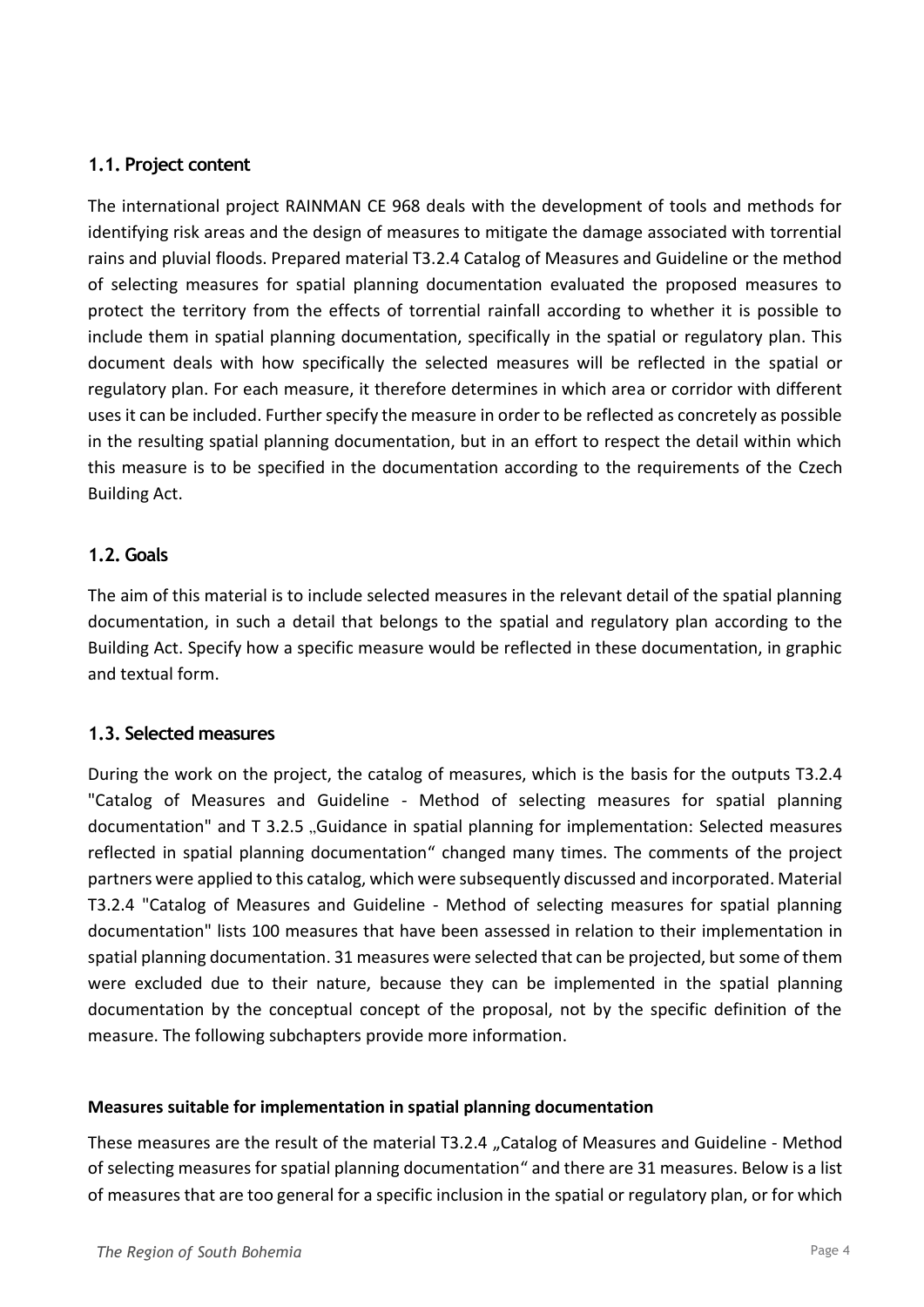the parameters of implementation in the spatial or regulatory plan were not subsequently defined, including the justification for the absence of a definition of parameters.

#### **Measures which, due to their nature, can be applied in spatial planning documentation only by the conceptual concept of the proposal, not by the specific definition of the given measure:**

- Strategic documents (3)
- Establishing and considering of local and regional land-use planning (46)
- Avoidance of building in hazard zones: Adaptation/re-zoning/shifting of building areas (47)
- Avoidance of building in hazard zones: Prevention by designation of specific grassland or protection zones in development or zoning plans (48)
- Avoidance of building in hazard zones: Appropriate location of houses on properties (50)
- Blue and green infrastructure (61)

#### **Measures (or their parts) for which the parameters of implementation in the spatial or regulatory plan have not been defined:**

- Conversion of arable land into grassland/ deciduous forest or short rotation plantations (parameters for implementation in the spatial or regulatory plan are not defined for the part of the measure "conversion of arable land to agricultural land with short-term crop rotation") (19)
- Decommissioning of farmland and forest roads (due to the number of ways to implement this measure into the spatial or regulatory plan, it is not possible to set specific parameters) (33)

#### **Measures for which the parameters of inclusion in the spatial or regulatory plan have been defined**

- Terracing (8)
- Infiltration belts (grass) and buffer strips (permanent vegetation) (9)
- Stabilisation of runoff pathways (11)
- Protection and preservation of existing meadows and pastures (13)
- Baulks (15)
- Furrows (16)
- Barrages (17)
- Drainage ditches; swales (18)
- Conversion of arable land into grassland/ deciduous forest or short rotation plantations (19)
- Afforestation in headwater areas and on hillslopes (27)
- Dry detention reservoirs and depressions of any capacity (29)
- Dry retention reservoirs with a constant flow (30)
- Small retention reservoirs (31)
- Increasing the retention capacity of existing channels and floodplains by restoration (32)
- Restoration of floodplains and floodplain forests, natural succession (35)
- Restoration of wetlands (36)
- Creation of inundation zones (37)
- Regulation of torrent streams and gullies (38)
- Small elevation oriented dikes (39)
- Linear protection measures (42)
- Creation and maintenance of retention areas in urban areas (53)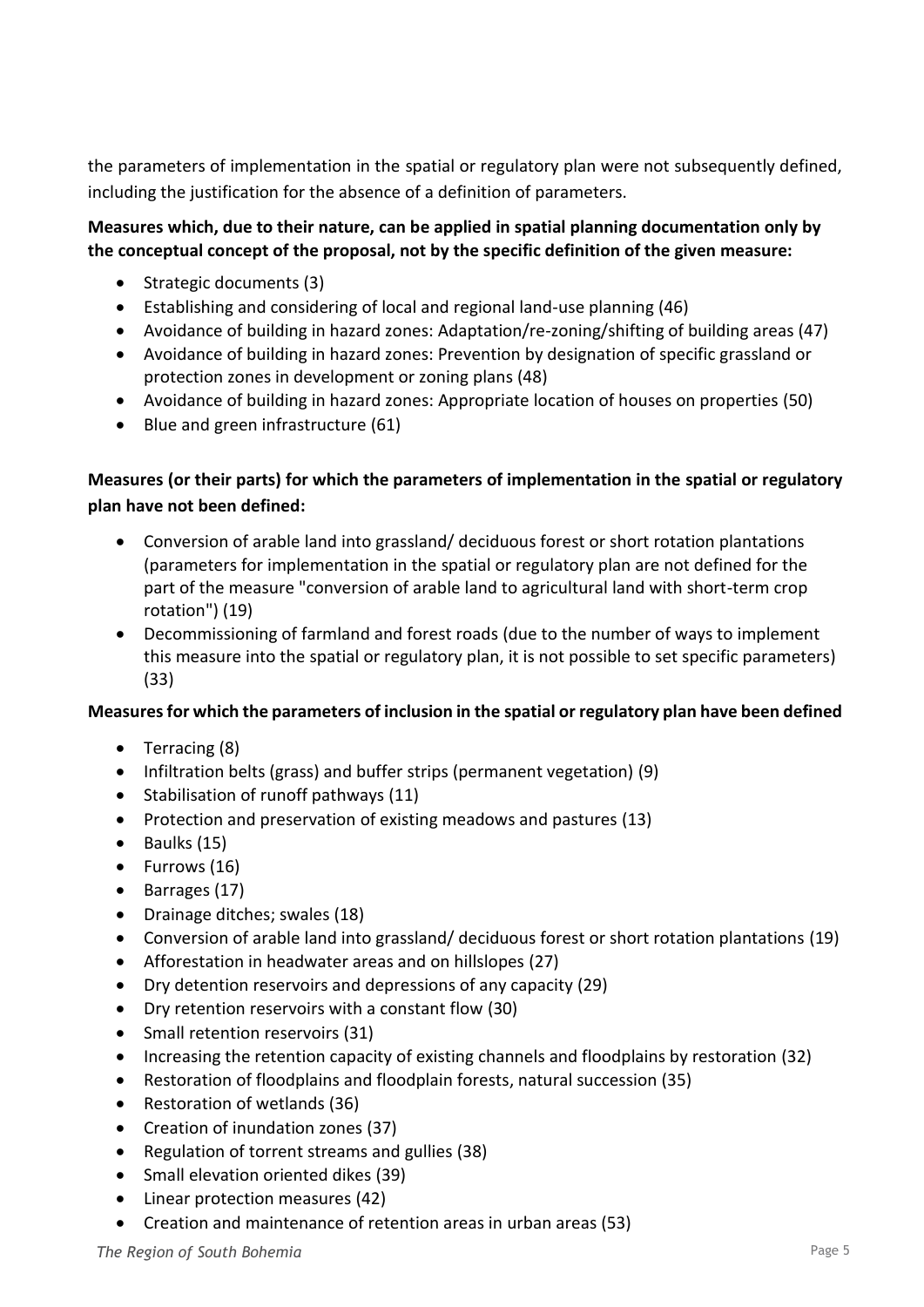- Multi-functional traffic and parking areas dedicated as thoroughfare for runoff or as temporary inundated retention area (54)
- Rain / stormwater gardens, bioretention cells (55)
- Absorbent pans/basins, filtration pans (63)

#### <span id="page-5-0"></span>**1.4. Possible way of projection into spatial planning documentation**

For each measure, an area with a specific use was selected, which best corresponds to the given measure. The definition of specific areas for individual measures was carried out in connection with the Czech Building Act. For some measures, more types of areas are chosen, because according to a closer method of implementation, specific measures can be further categorized. For the processing of the graphic part of the documentation, individual measures and other categories of one measure were assigned codes for which the corresponding explanatory information is given. In case it will be necessary to include the given specific measure in the form of a corridor in the spatial planning documentation, it is possible to use Table 2. As a result, it is possible to use 25 types of proposed measures for the implementation of specific measures into spatial planning documentation, the classification of which into the relevant areas with different uses or the relevant corridors is shown in the following tables: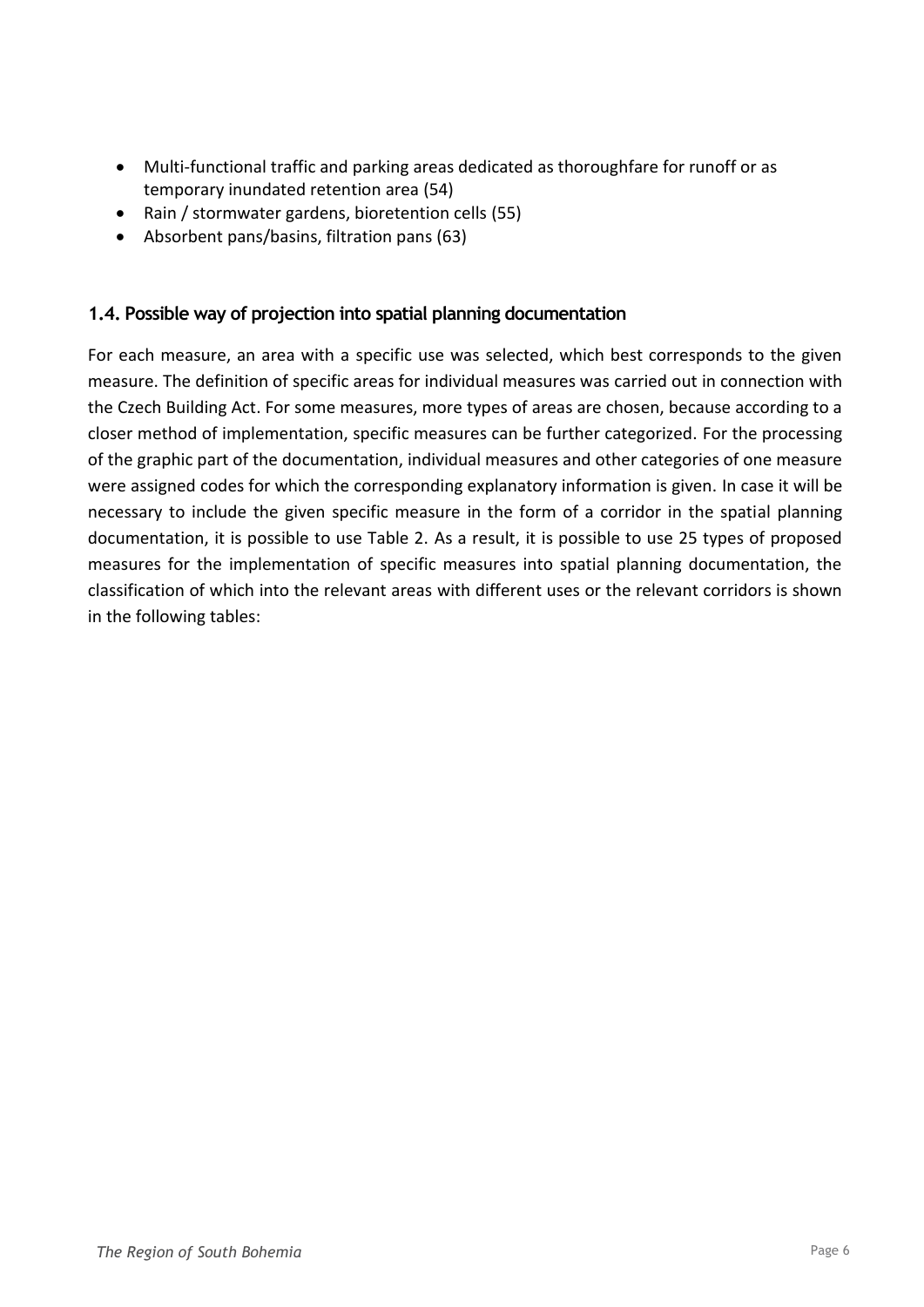| Measure<br>number<br>in the<br>catalog | Name of the measure according to the<br>catalog                                                                       | The name of an area with a different use            | Area<br>designation<br>(p) | Identification<br>of the<br>measure | The resulting<br>code<br>designation of<br>the measure |
|----------------------------------------|-----------------------------------------------------------------------------------------------------------------------|-----------------------------------------------------|----------------------------|-------------------------------------|--------------------------------------------------------|
| 33                                     | <b>DECOMMISSIONING OF FARMLAND</b><br><b>AND FOREST ROADS*</b>                                                        |                                                     |                            |                                     |                                                        |
|                                        |                                                                                                                       | <b>FOREST AREAS</b>                                 |                            |                                     |                                                        |
| 19                                     | <b>CONVERSION OF ARABLE LAND INTO</b><br><b>GRASSLAND/ DECIDUOUS FOREST OR</b><br><b>SHORT ROTATION PLANTATIONS**</b> | forest areas                                        | $p_PL$                     | A                                   | p_PL_A                                                 |
| 27                                     | <b>AFFORESTATION IN HEADWATER AREAS</b><br>AND ON HILLSLOPES                                                          | forest areas - afforestation at water sources       | $p_PL$                     | B                                   | p_PL_B                                                 |
|                                        |                                                                                                                       | <b>NATURAL AREAS</b>                                |                            |                                     |                                                        |
| 36                                     | <b>RESTORATION OF WETLANDS</b>                                                                                        | natural areas - wetland                             | p_PP                       | $\mathsf{A}$                        | p_PP_A                                                 |
| 8                                      | <b>TERRACING</b>                                                                                                      | natural areas - terrace with natural character      | p_PP                       | B                                   | p_PP_B                                                 |
| 13                                     | PROTECTION AND PRESERVATION OF<br><b>EXISTING MEADOWS AND PASTURES</b>                                                | natural areas - permanent grassland                 | $p_P$                      | C                                   | p_PP_C                                                 |
| 19                                     | <b>CONVERSION OF ARABLE LAND INTO</b><br><b>GRASSLAND/ DECIDUOUS FOREST OR</b><br><b>SHORT ROTATION PLANTATIONS**</b> | natural areas - permanent grassland                 | p_PP                       | D                                   | p_PP_D                                                 |
| AREAS OF MIXED UNDEVELOPED LAND        |                                                                                                                       |                                                     |                            |                                     |                                                        |
| 39                                     | <b>SMALL ELEVATION ORIENTED DIKES</b>                                                                                 | areas of mixed undeveloped land - dikes             | p_SN                       | $\mathsf{A}$                        | p_SN_A                                                 |
| 15                                     | <b>BAULKS</b>                                                                                                         | areas of mixed undeveloped land - baulks            | p_SN                       | B                                   | p_SN_B                                                 |
| 35                                     | <b>RESTORATION OF FLOODPLAINS AND</b><br><b>FLOODPLAIN FORESTS, NATURAL</b><br><b>SUCCESSION</b>                      | areas of mixed undeveloped land - area for overflow | p_SN                       | C                                   | p_SN_C                                                 |
| 16                                     | <b>FURROWS</b>                                                                                                        | areas of mixed undeveloped land - furrow            | p_SN                       | D                                   | p_SN_D                                                 |
| 17                                     | <b>BARRAGES</b>                                                                                                       | areas of mixed undeveloped land - barrage           | p_SN                       | E                                   | p_SN_E                                                 |

#### Table No. 1 - Classification of measures into areas with specific uses and their code designation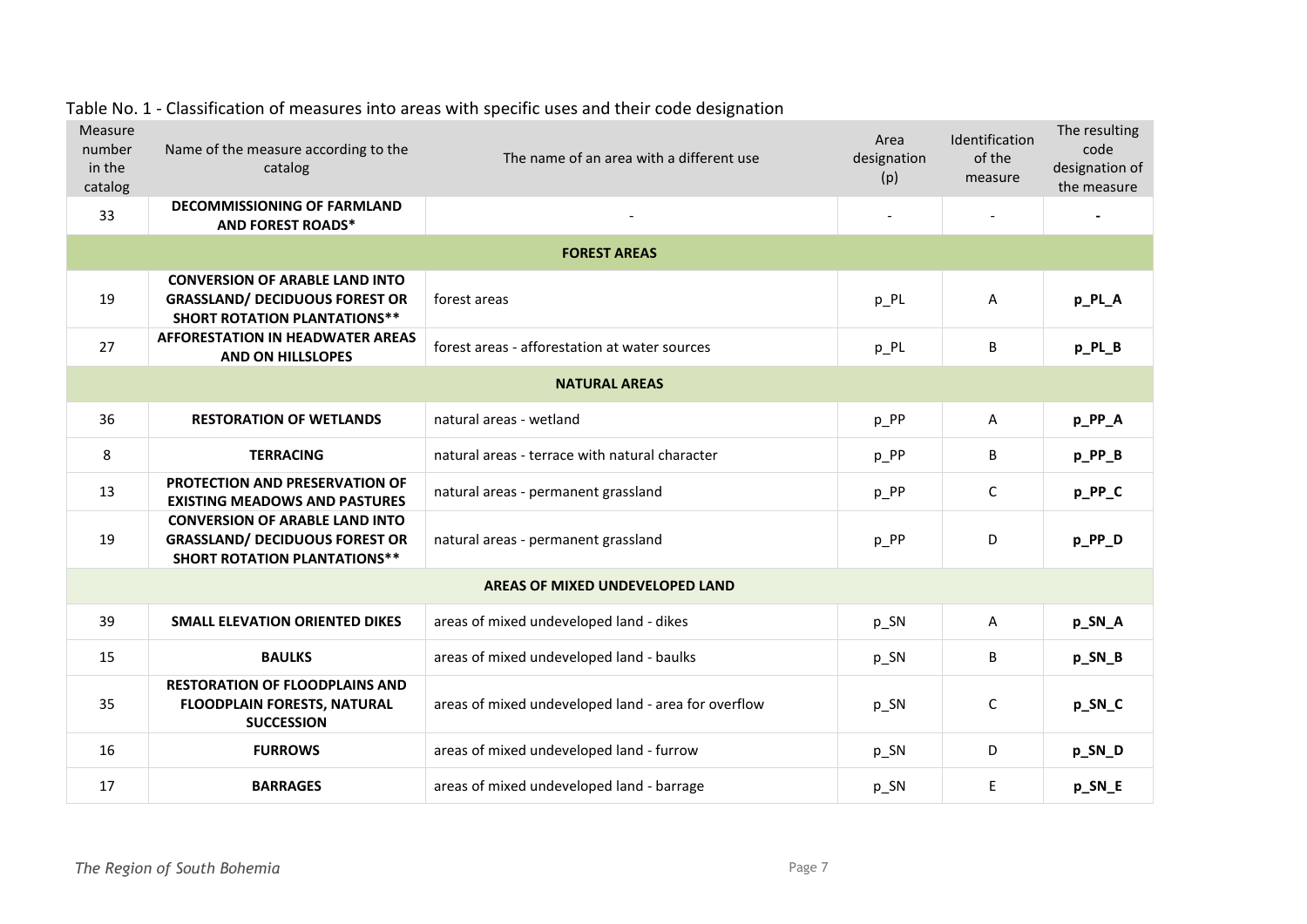| 18 | <b>DRAINAGE DITCHES; SWALES</b>                                                                                                                                         | areas of mixed undeveloped land - ditch                                                    | p_SN     | F           | p_SN_F  |
|----|-------------------------------------------------------------------------------------------------------------------------------------------------------------------------|--------------------------------------------------------------------------------------------|----------|-------------|---------|
| 38 | <b>REGULATION OF TORRENT STREAMS</b><br><b>AND GULLIES</b>                                                                                                              | areas of mixed undeveloped land - system of dams                                           | $p_{SN}$ | G           | p_SN_G  |
| 37 | <b>CREATION OF INUNDATION ZONES</b>                                                                                                                                     | areas of mixed undeveloped land - valley floodplain flow                                   | p_SN     | н           | p_SN_H  |
| 9  | <b>INFILTRATION BELTS (GRASS) AND</b><br><b>BUFFER STRIPS (PERMANENT</b><br><b>VEGETATION)</b>                                                                          | areas of mixed undeveloped land - infiltration belt                                        | p_SN     | <b>CH</b>   | p_SN_CH |
| 11 | <b>STABILISATION OF RUNOFF PATHWAYS</b>                                                                                                                                 | areas of mixed undeveloped land - grassing valley                                          | p_SN     |             | p_SN_I  |
|    |                                                                                                                                                                         | <b>AREAS OF MIXED BUILT-UP AREA</b>                                                        |          |             |         |
| 54 | <b>MULTI-FUNCTIONAL TRAFFIC AND</b><br><b>PARKING AREAS DEDICATED AS</b><br><b>THOROUGHFARE FOR RUNOFF OR AS</b><br><b>TEMPORARY INUNDATED RETENTION</b><br><b>AREA</b> | areas of mixed built-up area - floodplain in urbanized area                                | p_SZ     | A           | p_SZ_A  |
|    |                                                                                                                                                                         | <b>AREAS OF PUBLIC SPACES</b>                                                              |          |             |         |
| 55 | RAIN / STORMWATER GARDENS,<br><b>BIORETENTION CELLS</b>                                                                                                                 | areas of public spaces - rain garden                                                       | p_VP     | Α           | p_VP_A  |
|    |                                                                                                                                                                         | <b>WATER AND WATER MANAGEMENT AREAS</b>                                                    |          |             |         |
| 42 | <b>LINEAR PROTECTION MEASURES</b>                                                                                                                                       | water and water management areas - dike, wall, ditch                                       | p_VV     | A           | p_VV_A  |
| 31 | <b>SMALL RETENTION RESERVOIRS</b>                                                                                                                                       | water and water management areas - small water reservoir                                   | p_VV     | B           | p_VV_B  |
| 53 | <b>CREATION AND MAINTENANCE OF</b><br><b>RETENTION AREAS IN URBAN AREAS</b>                                                                                             | water and water management areas - retention area                                          | p_VV     | $\mathsf C$ | p_VV_C  |
| 63 | <b>ABSORBENT PANS/BASINS, FILTRATION</b><br><b>PANS</b>                                                                                                                 | water and water management areas - infiltration area                                       | p_VV     | D           | p_VV_D  |
| 29 | DRY DETENTION RESERVOIRS AND<br><b>DEPRESSIONS OF ANY CAPACITY</b>                                                                                                      | water and water management areas - retention tank out of<br>flow                           | p_VV     | E           | p_VV_E  |
| 30 | DRY RETENTION RESERVOIRS WITH A<br><b>CONSTANT FLOW</b>                                                                                                                 | water and water management areas - retention tank on the<br>flow                           | p_VV     | F           | p_VV_F  |
| 32 | <b>INCREASING THE RETENTION CAPACITY</b><br>OF EXISTING CHANNELS AND<br><b>FLOODPLAINS BY RESTORATION</b>                                                               | water and water management areas - adjustment of the flow<br>line to the near-nature state | p_VV     | G           | p_VV_G  |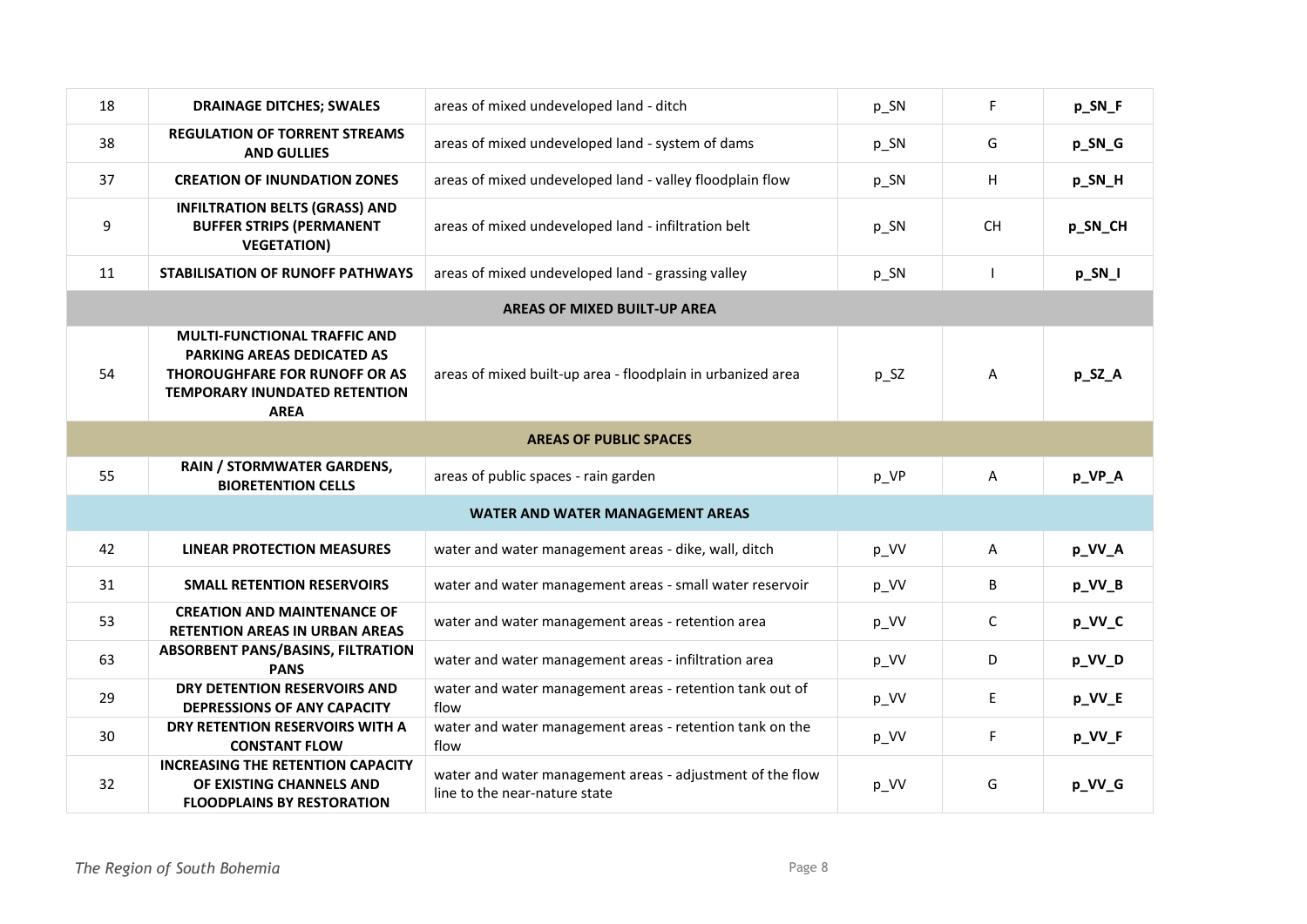| <b>AGRICULTURAL AREAS</b> |                                                                                                                       |                                                    |      |   |              |
|---------------------------|-----------------------------------------------------------------------------------------------------------------------|----------------------------------------------------|------|---|--------------|
| 8                         | <b>TERRACING</b>                                                                                                      | agricultural areas - terrace with agricultural use | p PZ | A | p_PZ_A       |
| 13                        | <b>PROTECTION AND PRESERVATION OF</b><br><b>EXISTING MEADOWS AND PASTURES</b>                                         | agricultural areas - permanent grassland           | p_PZ | B | $p$ $PZ$ $B$ |
| 19                        | <b>CONVERSION OF ARABLE LAND INTO</b><br><b>GRASSLAND/ DECIDUOUS FOREST OR</b><br><b>SHORT ROTATION PLANTATIONS**</b> | agricultural areas - permanent grassland           | p_PZ |   | p_PZ_C       |
| 11                        | STABILISATION OF RUNOFF PATHWAYS                                                                                      | agricultural areas - grassing of the valley        | p PZ | D | $p_PZ_D$     |

\* Due to the number of ways to include this measure in the spatial or regulatory plan, specific parameters cannot be set

\*\* the parameters for inclusion in the spatial or regulatory plan are not defined for the part of the measure ("conversion of arable land to agricultural land with shortterm crop rotation", this is the detail that cannot be applied)

#### Table No. 2 - Classification of measures into corridors with different uses and their code designation

| Measure<br>number<br>in the<br>catalog | Name of the measure according to the<br>catalog                                                                       | The name of the corridor with different uses       | Corridor<br>designation<br>(k) | Identification<br>of the<br>measure | The resulting<br>code<br>designation of<br>the measure |
|----------------------------------------|-----------------------------------------------------------------------------------------------------------------------|----------------------------------------------------|--------------------------------|-------------------------------------|--------------------------------------------------------|
| 33                                     | <b>DECOMMISSIONING OF FARMLAND</b><br><b>AND FOREST ROADS*</b>                                                        |                                                    | $\overline{\phantom{a}}$       |                                     |                                                        |
|                                        |                                                                                                                       | <b>FOREST AREAS</b>                                |                                |                                     |                                                        |
| 19                                     | <b>CONVERSION OF ARABLE LAND INTO</b><br><b>GRASSLAND/ DECIDUOUS FOREST OR</b><br><b>SHORT ROTATION PLANTATIONS**</b> | forest corridors                                   | $k$ PL                         | A                                   | k_PL_A                                                 |
| 27                                     | AFFORESTATION IN HEADWATER AREAS<br><b>AND ON HILLSLOPES</b>                                                          | forest corridors - afforestation at water sources  | $k$ PL                         | B                                   | $k$ PL $B$                                             |
| <b>NATURAL AREAS</b>                   |                                                                                                                       |                                                    |                                |                                     |                                                        |
| 36                                     | <b>RESTORATION OF WETLANDS</b>                                                                                        | natural corridors - wetland                        | $k$ PP                         | $\mathsf{A}$                        | k_PP_A                                                 |
| 8                                      | <b>TERRACING</b>                                                                                                      | natural corridors - terrace with natural character | $k$ PP                         | B                                   | $k$ PP $B$                                             |
| 13                                     | <b>PROTECTION AND PRESERVATION OF</b><br><b>EXISTING MEADOWS AND PASTURES</b>                                         | natural corridors - permanent grassland            | $k$ PP                         | C                                   | $k$ PP $C$                                             |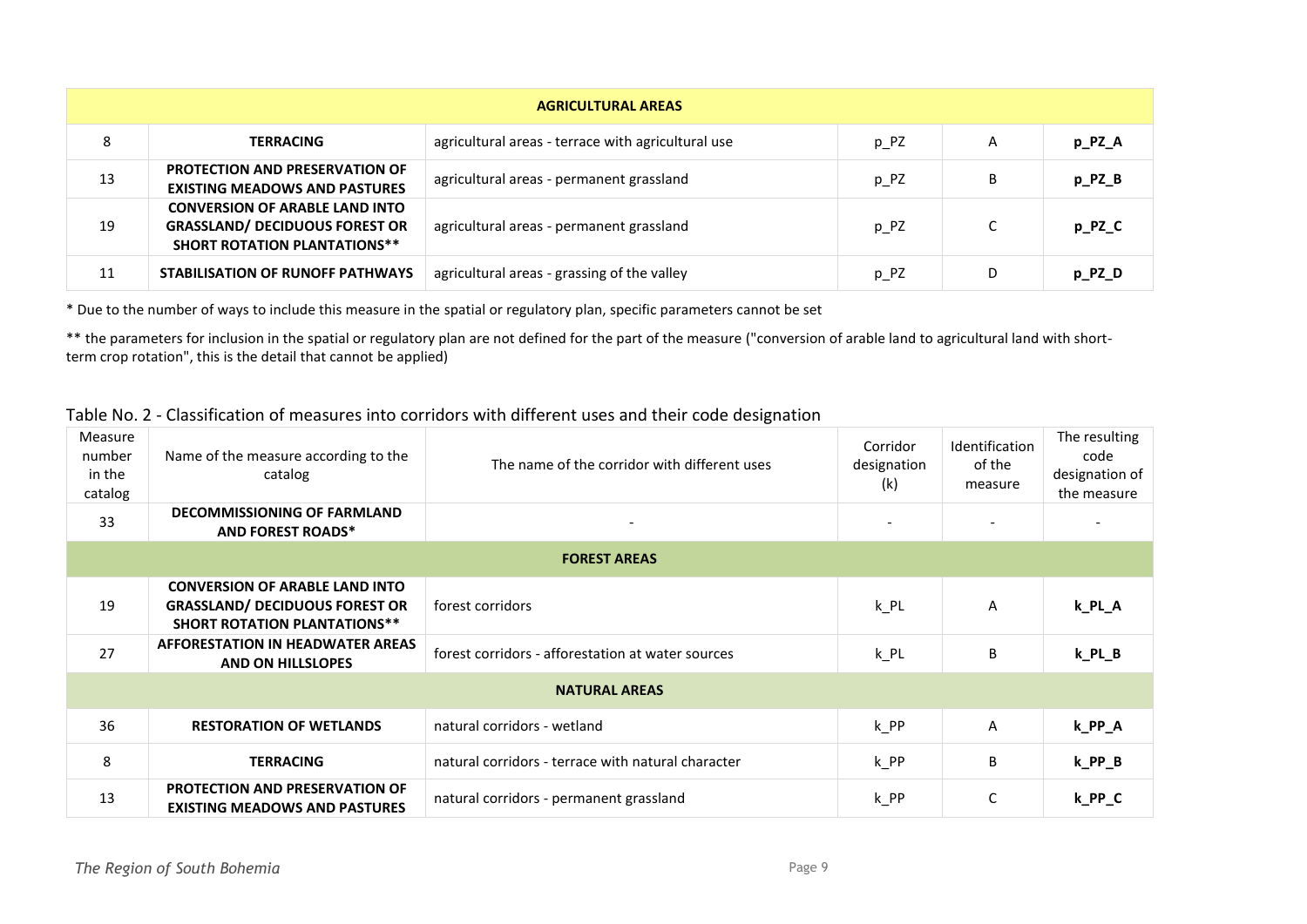| 19                            | <b>CONVERSION OF ARABLE LAND INTO</b><br><b>GRASSLAND/ DECIDUOUS FOREST OR</b>                                                                                          | natural corridors - permanent grassland                               | k PP               | D.           | k_PP_D                |
|-------------------------------|-------------------------------------------------------------------------------------------------------------------------------------------------------------------------|-----------------------------------------------------------------------|--------------------|--------------|-----------------------|
|                               | <b>SHORT ROTATION PLANTATIONS*</b>                                                                                                                                      |                                                                       |                    |              |                       |
|                               |                                                                                                                                                                         | AREAS OF MIXED UNDEVELOPED LAND                                       |                    |              |                       |
| 39                            | <b>SMALL ELEVATION ORIENTED DIKES</b>                                                                                                                                   | corridors of mixed undeveloped land - dikes                           | $k$ _SN            | A            | k_SN_A                |
| 15                            | <b>BAULKS</b>                                                                                                                                                           | corridors of mixed undeveloped land - baulks                          | $k$ _SN            | B            | $k$ <sub>_</sub> SN_B |
| 35                            | <b>RESTORATION OF FLOODPLAINS AND</b><br><b>FLOODPLAIN FORESTS, NATURAL</b><br><b>SUCCESSION</b>                                                                        | corridors of mixed undeveloped land - area for overflow               | $k$ <sub>_SN</sub> | C            | k_SN_C                |
| 16                            | <b>FURROWS</b>                                                                                                                                                          | corridors of mixed undeveloped land - furrow                          | $k$ <sub>_SN</sub> | D            | k_SN_D                |
| 17                            | <b>BARRAGES</b>                                                                                                                                                         | corridors of mixed undeveloped land - barrage                         | $k$ <sub>_SN</sub> | E.           | k_SN_E                |
| 18                            | <b>DRAINAGE DITCHES; SWALES</b>                                                                                                                                         | corridors of mixed undeveloped land - ditch                           | $k$ <sub>_SN</sub> | F.           | k_SN_F                |
| 38                            | <b>REGULATION OF TORRENT STREAMS</b><br><b>AND GULLIES</b>                                                                                                              | corridors of mixed undeveloped land - system of dams                  | $k$ <sub>_SN</sub> | G            | $k$ <sub>_SN_G</sub>  |
| 37                            | <b>CREATION OF INUNDATION ZONES</b>                                                                                                                                     | corridors of mixed undeveloped land - valley floodplain flow          | $k$ _SN            | H.           | k_SN_H                |
| 9                             | <b>INFILTRATION BELTS (GRASS) AND</b><br><b>BUFFER STRIPS (PERMANENT</b><br><b>VEGETATION)</b>                                                                          | corridors of mixed undeveloped land - infiltration belt               | $k$ _SN            | <b>CH</b>    | k_SN_CH               |
| 11                            | <b>STABILISATION OF RUNOFF PATHWAYS</b>                                                                                                                                 | corridors of mixed undeveloped land - grassing valley                 | k SN               | $\mathbf{I}$ | $k$ <sub>_SN_I</sub>  |
| AREAS OF MIXED BUILT-UP AREA  |                                                                                                                                                                         |                                                                       |                    |              |                       |
| 54                            | <b>MULTI-FUNCTIONAL TRAFFIC AND</b><br><b>PARKING AREAS DEDICATED AS</b><br><b>THOROUGHFARE FOR RUNOFF OR AS</b><br><b>TEMPORARY INUNDATED RETENTION</b><br><b>AREA</b> | corridors of mixed built-up area - floodplain in an urbanized<br>area | k SZ               | A            | k_SZ_A                |
| <b>AREAS OF PUBLIC SPACES</b> |                                                                                                                                                                         |                                                                       |                    |              |                       |
| 55                            | RAIN / STORMWATER GARDENS,<br><b>BIORETENTION CELLS</b>                                                                                                                 | corridors of public spaces - rain garden                              | k_VP               | A            | k_VP_A                |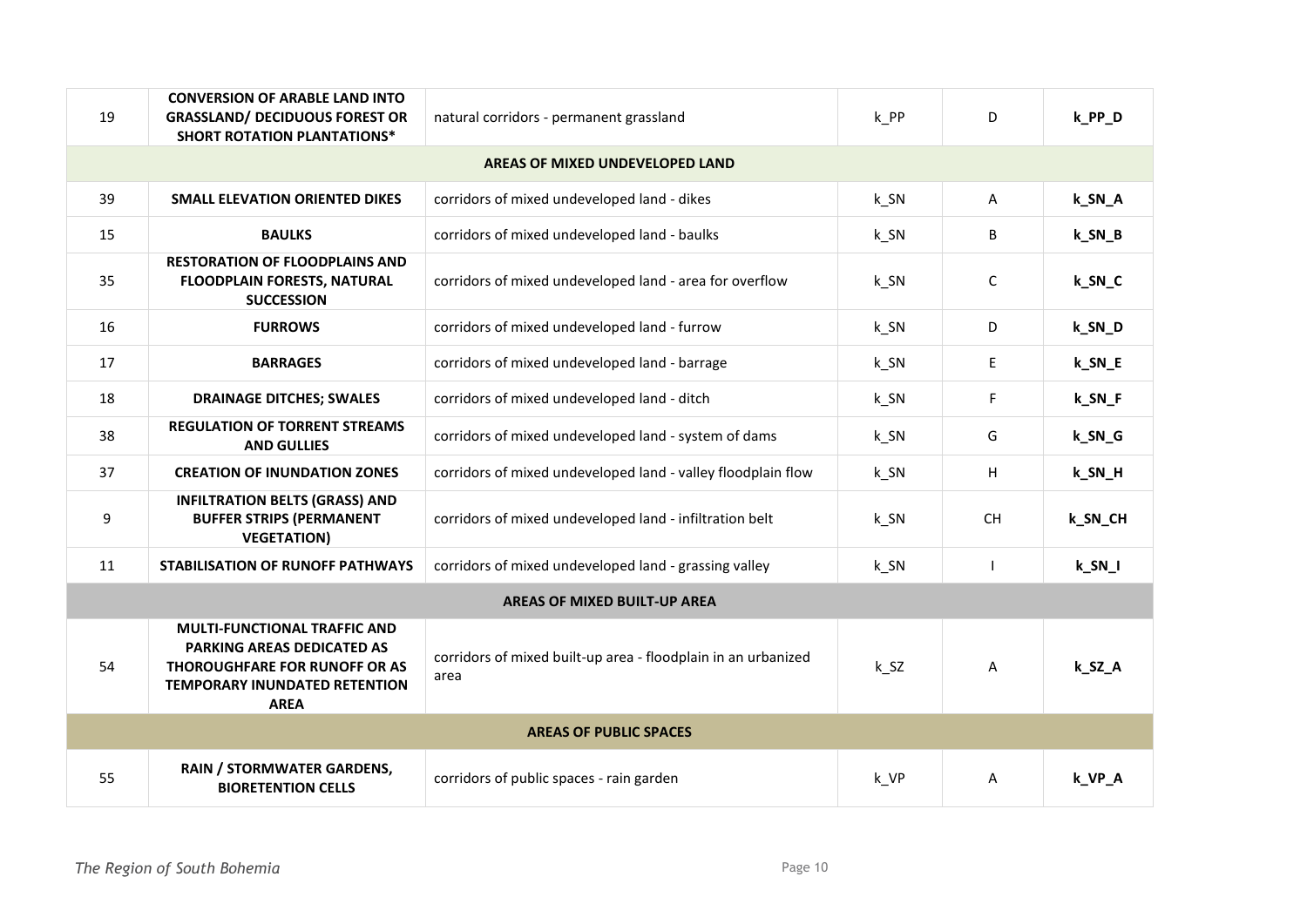| <b>WATER AND WATER MANAGEMENT AREAS</b> |                                                                                                                       |                                                                                                |          |    |          |
|-----------------------------------------|-----------------------------------------------------------------------------------------------------------------------|------------------------------------------------------------------------------------------------|----------|----|----------|
| 42                                      | <b>LINEAR PROTECTION MEASURES</b>                                                                                     | water and water management corridors - dike, wall, ditch                                       | k_VV     | A  | k_VV_A   |
| 31                                      | <b>SMALL RETENTION RESERVOIRS</b>                                                                                     | water and water management corridors - small water<br>reservoir                                | k_VV     | B  | k_VV_B   |
| 53                                      | <b>CREATION AND MAINTENANCE OF</b><br><b>RETENTION AREAS IN URBAN AREAS</b>                                           | water and water management corridors - retention area                                          | k_VV     | C  | k_VV_C   |
| 63                                      | <b>ABSORBENT PANS/BASINS, FILTRATION</b><br><b>PANS</b>                                                               | water and water management corridors - infiltration area                                       | k_VV     | D  | k_VV_D   |
| 29                                      | DRY DETENTION RESERVOIRS AND<br><b>DEPRESSIONS OF ANY CAPACITY</b>                                                    | water and water management corridors - retention tank out<br>of flow                           | k_VV     | E. | k_VV_E   |
| 30                                      | DRY RETENTION RESERVOIRS WITH A<br><b>CONSTANT FLOW</b>                                                               | water and water management corridors - retention tank on<br>the flow                           | k_VV     | F. | k_VV_F   |
| 32                                      | <b>INCREASING THE RETENTION CAPACITY</b><br>OF EXISTING CHANNELS AND<br><b>FLOODPLAINS BY RESTORATION</b>             | water and water management corridors - adjustment of the<br>flow line to the near-nature state | k_VV     | G  | k_VV_G   |
| <b>AGRICULTURAL AREAS</b>               |                                                                                                                       |                                                                                                |          |    |          |
| 8                                       | <b>TERRACING</b>                                                                                                      | agricultural corridors - terrace with agricultural use                                         | $k$ $PZ$ | A  | k_PZ_A   |
| 13                                      | <b>PROTECTION AND PRESERVATION OF</b><br><b>EXISTING MEADOWS AND PASTURES</b>                                         | agricultural corridors - permanent grassland                                                   | $k$ $PZ$ | B  | $k_PZ_B$ |
| 19                                      | <b>CONVERSION OF ARABLE LAND INTO</b><br><b>GRASSLAND/ DECIDUOUS FOREST OR</b><br><b>SHORT ROTATION PLANTATIONS**</b> | agricultural corridors - permanent grassland                                                   | k PZ     | C  | $k_PZ_C$ |
| 11                                      | <b>STABILISATION OF RUNOFF PATHWAYS</b>                                                                               | agricultural corridors - grassing of the valley                                                | $k$ $PZ$ | D  | k_PZ_D   |

\* Due to the number of ways to include this measure in the spatial or regulatory plan, specific parameters cannot be set

\*\* the parameters for inclusion in the spatial or regulatory plan are not defined for the part of the measure ("conversion of arable land to agricultural land with shortterm crop rotation", this is the detail that cannot be applied)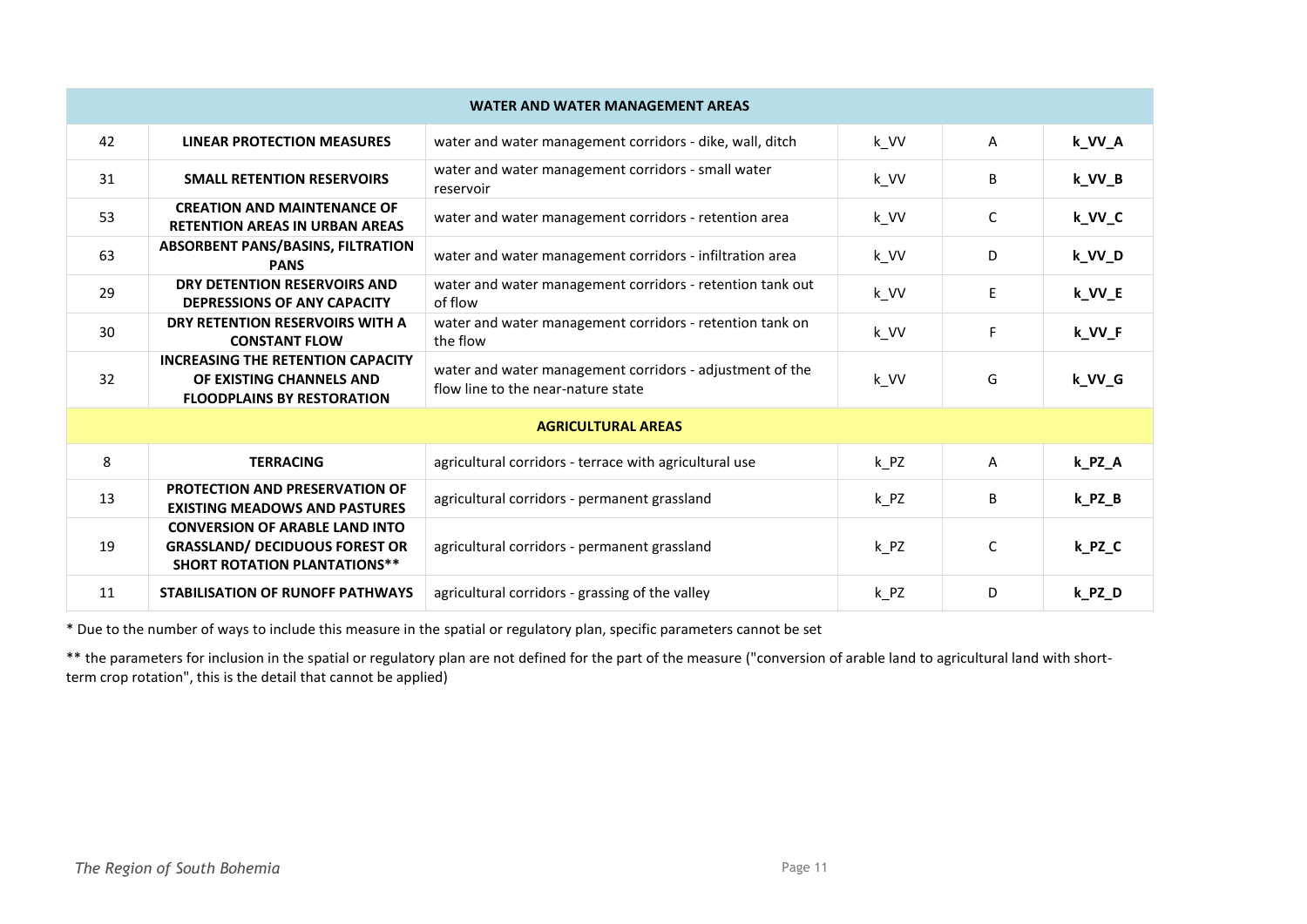#### <span id="page-11-0"></span>**1.5. Summary**

The main purpose of this material was to create a "manual" for designers of spatial or regulatory plans who process documentation in an area that is threatened by negative phenomena associated with torrential rains (or where these phenomena occur). These areas require more attention and more specific solutions to the issue than those areas whose characteristics minimize the occurrence of these negative phenomena. Within this material, 25 measures were included in the relevant areas or corridors with specific uses and defined names and code designations that can be used when it is necessary to define specific measures in the spatial or regulatory plan. The specific definition of the measure in the spatial or regulatory plan contributes to the complexity of flood protection solutions, creates prerequisites for easier permission of the measure, ensures transparency (the public is familiar with the possible location of the measure within the acquisition of the spatial or regulatory plan), the measure can be defined as a public benefit measure.